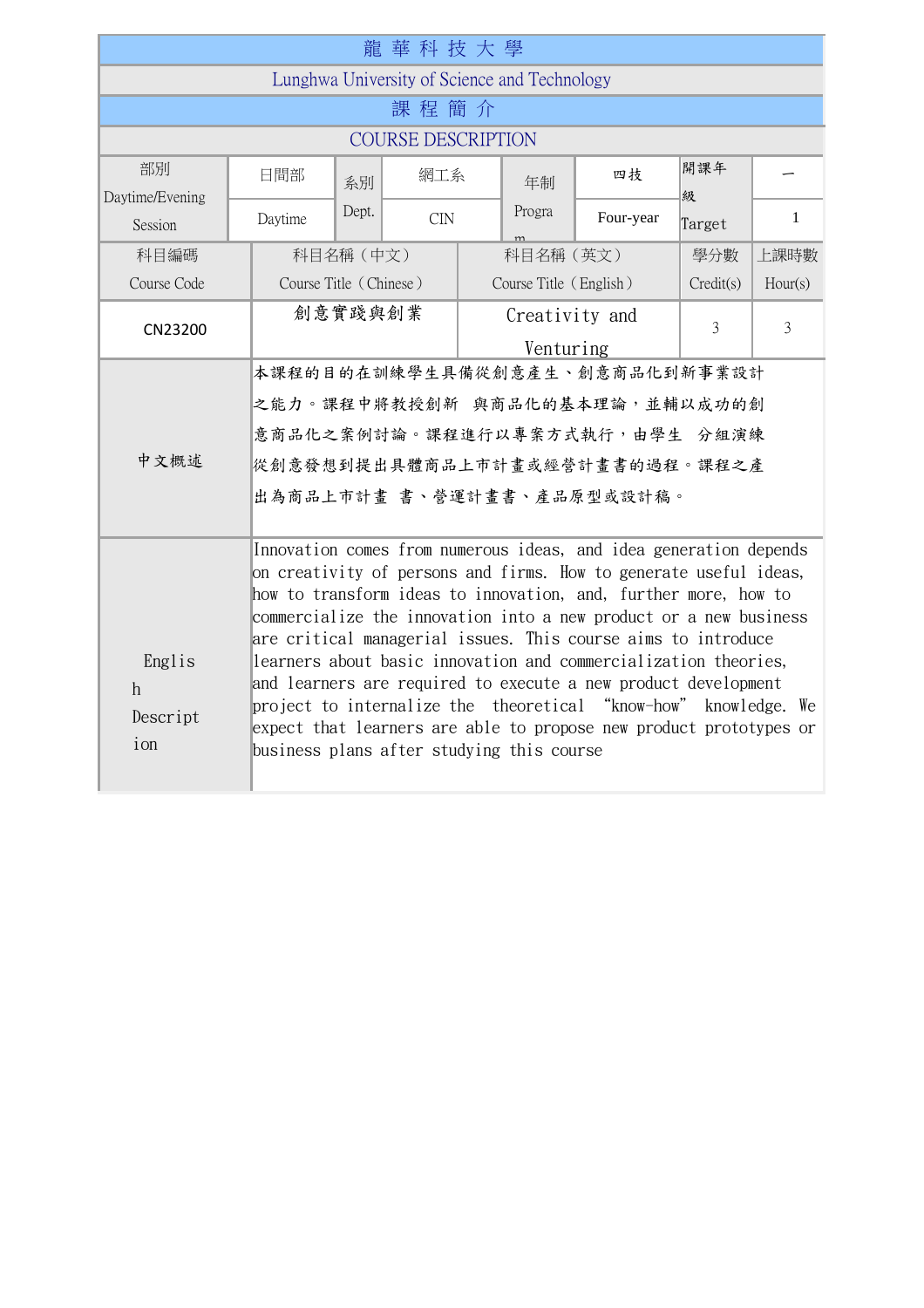| 課程綱要表 |  |
|-------|--|
|-------|--|

| 系科名稱:資訊網路工程系                               |           |                 |          |  |  |  |
|--------------------------------------------|-----------|-----------------|----------|--|--|--|
| 科目名稱:創意實踐與創業                               |           |                 |          |  |  |  |
| 英文科目名稱:Creativity and Venturing            |           |                 |          |  |  |  |
| 學年、學期、學分數:   第一學年、2學期、3學分                  |           |                 |          |  |  |  |
| 先修科目或先備能力:                                 |           |                 |          |  |  |  |
| 教學目標:                                      |           |                 |          |  |  |  |
| 1. 使學生了解實踐之基本知識 (知識 66.66%)                |           |                 |          |  |  |  |
| 2. 能具備創業能力 (技能 27.77%)                     |           |                 |          |  |  |  |
| 3. 能具備創業人員之專業態度 (態度 5.55%)                 |           |                 |          |  |  |  |
| 教材大網:                                      |           |                 |          |  |  |  |
| 單元主題                                       | 內容網要      | 教學參<br>考節數      | 備註       |  |  |  |
| 生活創意與產品創新                                  | 培養創意思考的能力 | 3               |          |  |  |  |
| 創意技法-心智圖法基礎                                | 培養創意思考的能力 | $6\phantom{1}$  |          |  |  |  |
| 創意技法一心智圖思考訓                                | 培養創意思考的能力 | 6               |          |  |  |  |
| 練                                          |           |                 |          |  |  |  |
| 專利介紹與檢索                                    | 了解專利介紹與檢索 | $6\phantom{.}6$ |          |  |  |  |
| 創意發想                                       | 培養創意思考的能力 | $6\phantom{1}$  |          |  |  |  |
| Arduino教學與應用                               | 熟悉Arduino | 12              |          |  |  |  |
| 提案討論                                       | 了解如何提案    | $6\phantom{1}$  |          |  |  |  |
| 產品設計                                       | 了解產品設計    | $6\phantom{1}6$ |          |  |  |  |
| 提案報告<br>提案報告                               |           | 3               |          |  |  |  |
| 學生 分組演練從創意發想到提出具體商品上市計畫或經營計畫書的過程。課程之產出為商品上 |           |                 |          |  |  |  |
| 市計畫 書、營運計畫書、產品原型或設計稿                       |           |                 |          |  |  |  |
| 檢核項目                                       |           |                 | 是否符合     |  |  |  |
| 1. 是否將科目名稱、上課時數及學分數填入本表…………………………          |           |                 | 是■<br>否口 |  |  |  |
| 2. 是否將教學目標、綱要名稱或單元名稱填入本表………………………          |           |                 | 是■<br>否口 |  |  |  |
| 3. 所填入的行業知能是否有考慮學生學習的順序性、邏輯性、連貫性、          |           |                 |          |  |  |  |
| 完整性……                                      | 是■        | 否口              |          |  |  |  |
| 4. 除了表 A6 所敘述的行業知能,是否有考慮到其他的知能,以成為一門       |           |                 |          |  |  |  |
| 完整學科……………………………………………………………                | 是■        | 否口              |          |  |  |  |

## 填表說明:

г

- 1. 將一般及專業理論課程科目名稱、上課時數及學分數填入本表。
- 2. 欲達成本科目之教學目標,應在大專程度範圍內將其系統知識加入,以成為 一門完整學科。例如:要學會乘除則應加入加減之運算的知能才能成為一門 完整的學科。
- 3. 應考慮知識體系(學科)完整性並依學生學習的順序性、邏輯性、連貫性、完 整性等特性將表A8中的各該科目應包括之知能填入內容綱要欄中,並擬訂綱 要名稱或單元名稱並確立教學目標。